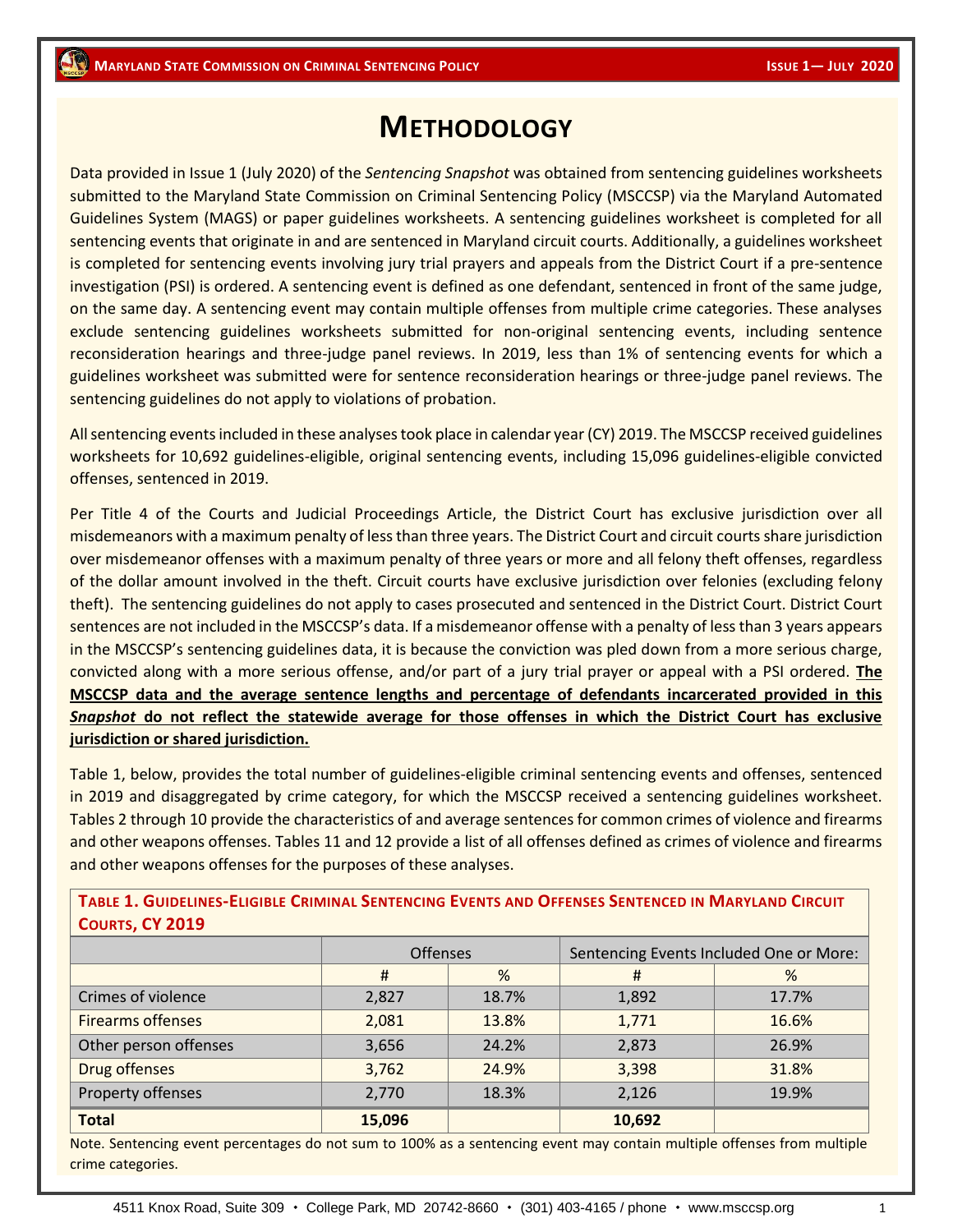## **CRIMES OF VIOLENCE**

For the purposes of these analyses, crimes of violence were defined pursuant to Criminal Law Article (CR), § 14-101. See Table 11 for a complete list of crimes of violence and their frequencies.

| TABLE 2. COMMON CRIMES OF VIOLENCE, CY 2019                                                       |       |                 |                                                    |       |                         |                                                |                |              |
|---------------------------------------------------------------------------------------------------|-------|-----------------|----------------------------------------------------|-------|-------------------------|------------------------------------------------|----------------|--------------|
|                                                                                                   |       | <b>Offenses</b> | # Sentencing<br>Events<br>Included One<br>or More: |       | Source                  | Statutory<br>Maximum<br>(Mandatory<br>Minimum) | Classification | Jurisdiction |
|                                                                                                   | #     | %               | #                                                  | %     |                         |                                                |                |              |
| Robbery                                                                                           | 661   | 23.4%           | 565                                                | 29.9% | CR, § 3-402             | 15Y                                            | Felony         | Circuit      |
| Robbery with a<br>dangerous weapon                                                                | 497   | 17.6%           | 376                                                | 19.9% | $CR, § 3-$<br>403(a)(1) | <b>20Y</b>                                     | Felony         | Circuit      |
| Assault, 1 <sup>st</sup> degree                                                                   | 450   | 15.9%           | 389                                                | 20.6% | CR, § 3-202             | 25Y                                            | Felony         | Circuit      |
| Possession or use<br>of a firearm in a<br>crime of<br>violence/felony, 1 <sup>st</sup><br>offense | 362   | 12.8%           | 289                                                | 15.3% | $CR, § 4-$<br>204(c)(1) | <b>20Y</b><br>(5Y)                             | Misdemeanor    | Shared       |
| <b>Total crimes of</b><br>violence                                                                | 2,827 |                 | 1,892                                              |       |                         |                                                |                |              |

Note. Sentencing event percentages do not sum to 100% as a sentencing event may contain multiple crimes of violence.

TABLE 3. PRIOR RECORD SCORE AMONG DEFENDANTS CONVICTED OF ONE OR MORE COMMON CRIMES OF **VIOLENCE, CY 2019**

|                                |       | Sentencing event included one or more:                     |     |                                                  |     |       |     |                               |                                                                                             |       |
|--------------------------------|-------|------------------------------------------------------------|-----|--------------------------------------------------|-----|-------|-----|-------------------------------|---------------------------------------------------------------------------------------------|-------|
|                                |       | Crimes of<br>Violence                                      |     | Robbery with<br>a Dangerous<br>Robbery<br>Weapon |     |       |     | Assault, 1st<br><b>Degree</b> | Possession or<br>Use of a Firearm<br>in a Crime of<br>Violence or<br>Felony, 1st<br>Offense |       |
|                                | $\#$  | %                                                          | #   | %                                                | #   | %     | #   | %                             | #                                                                                           | %     |
| Prior record score             |       |                                                            |     |                                                  |     |       |     |                               |                                                                                             |       |
| <b>None</b>                    | 736   | 39.1%                                                      | 207 | 36.8%                                            | 146 | 39.1% | 124 | 32.0%                         | 73                                                                                          | 25.4% |
| <b>Minor</b>                   | 362   | 19.2%                                                      | 113 | 20.1%                                            | 54  | 14.5% | 86  | 22.2%                         | 53                                                                                          | 18.5% |
| Moderate                       | 399   | 21.2%                                                      | 123 | 21.9%                                            | 84  | 22.5% | 92  | 23.8%                         | 61                                                                                          | 21.3% |
| Major                          | 386   | 20.5%<br>119<br>21.2%<br>89<br>23.9%<br>85<br>22.0%<br>100 |     |                                                  |     |       |     |                               |                                                                                             | 34.8% |
| <b>Total sentencing events</b> | 1,892 |                                                            | 565 |                                                  | 376 |       | 389 |                               | 289                                                                                         |       |

Note. Frequencies for the prior record score were calculated at the sentencing event level to avoid double-counting defendants who were convicted of multiple offenses. Percentages are based on non-missing data. Nine sentencing events including one or more crimes of violence were missing prior record score, including 3 robberies, 3 robberies with a dangerous weapon, 2 assaults,  $1^{st}$  degree, and 2 possession or use of a firearm in a crime of violence or felony,  $1^{st}$  offense.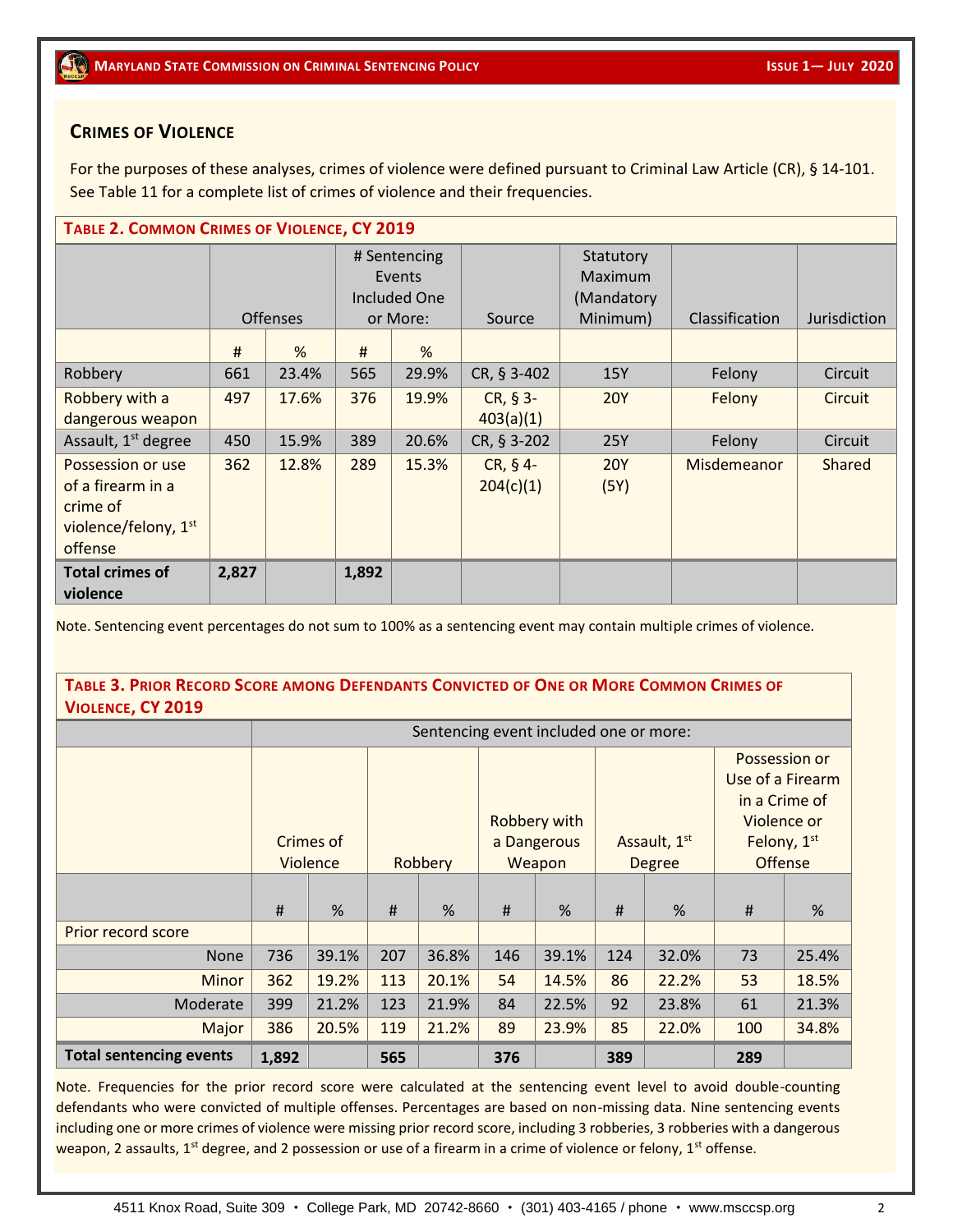| TABLE 4. CHARACTERISTICS OF COMMON CRIMES OF VIOLENCE, CY 2019 |       |               |     |         |     |              |     |              |              |               |
|----------------------------------------------------------------|-------|---------------|-----|---------|-----|--------------|-----|--------------|--------------|---------------|
|                                                                |       |               |     |         |     |              |     |              |              | Possession or |
|                                                                |       |               |     |         |     |              |     |              |              | Use of a      |
|                                                                |       |               |     |         |     |              |     |              |              | Firearm in a  |
|                                                                |       |               |     |         |     |              |     |              |              | Crime of      |
|                                                                |       |               |     |         |     | Robbery with |     |              |              | Violence or   |
|                                                                |       | All Crimes of |     |         |     | a Dangerous  |     | Assault, 1st |              | Felony, 1st   |
|                                                                |       | Violence      |     | Robbery |     | Weapon       |     | Degree       |              | Offense       |
|                                                                |       |               |     |         |     |              |     |              |              |               |
|                                                                | #     | %             | #   | %       | #   | %            | #   | %            | #            | %             |
| Weapon presence                                                |       |               |     |         |     |              |     |              |              |               |
| Firearm or explosive                                           | 1,277 | 45.8%         | 101 | 15.4%   | 275 | 55.6%        | 251 | 56.0%        | 352          | 99.4%         |
| Other weapon                                                   | 634   | 22.7%         | 172 | 26.2%   | 200 | 40.4%        | 137 | 30.6%        | $\mathbf{1}$ | .3%           |
| No weapon                                                      | 879   | 31.5%         | 384 | 58.4%   | 20  | 4.0%         | 60  | 13.4%        | $\mathbf{1}$ | .3%           |
| Victim injury                                                  |       |               |     |         |     |              |     |              |              |               |
| Permanent injury or death                                      | 534   | 19.1%         | 11  | 1.7%    | 35  | 7.1%         | 82  | 18.3%        | 138          | 39.0%         |
| Non-permanent injury                                           | 787   | 28.2%         | 168 | 25.6%   | 79  | 16.0%        | 207 | 46.3%        | 71           | 20.1%         |
| No injury                                                      | 1,468 | 52.6%         | 478 | 72.8%   | 381 | 77.0%        | 158 | 35.3%        | 145          | 41.0%         |
| Special victim vulnerability                                   |       |               |     |         |     |              |     |              |              |               |
| Yes                                                            | 291   | 10.4%         | 27  | 4.1%    | 13  | 2.6%         | 21  | 4.7%         | 12           | 3.4%          |
| <b>No</b>                                                      | 2,499 | 89.6%         | 630 | 95.9%   | 482 | 97.4%        | 427 | 95.3%        | 342          | 96.6%         |
| <b>Total</b>                                                   | 2,827 |               | 661 |         | 497 |              | 450 |              | 362          |               |

Note. Percentages are based on non-missing data. Thirty-seven crimes of violence were missing weapon presence, including 4 robberies, 2 robberies with a dangerous weapon, 2 assaults, 1<sup>st</sup> degree, and 8 possession or use of a firearm in a crime of violence or felony, 1<sup>st</sup> offense. Thirty-eight crimes of violence were missing victim injury, including 4 robberies, 2 robberies with a dangerous weapon, 3 assaults, 1<sup>st</sup> degree, and 8 possession or use of a firearm in a crime of violence or felony, 1<sup>st</sup> offense. Thirty-seven crimes of violence were missing special victim vulnerability, including 4 robberies, 2 robberies with a dangerous weapon, 2 assaults, 1<sup>st</sup> degree, and 8 possession or use of a firearm in a crime of violence or felony,  $1<sup>st</sup>$  offense.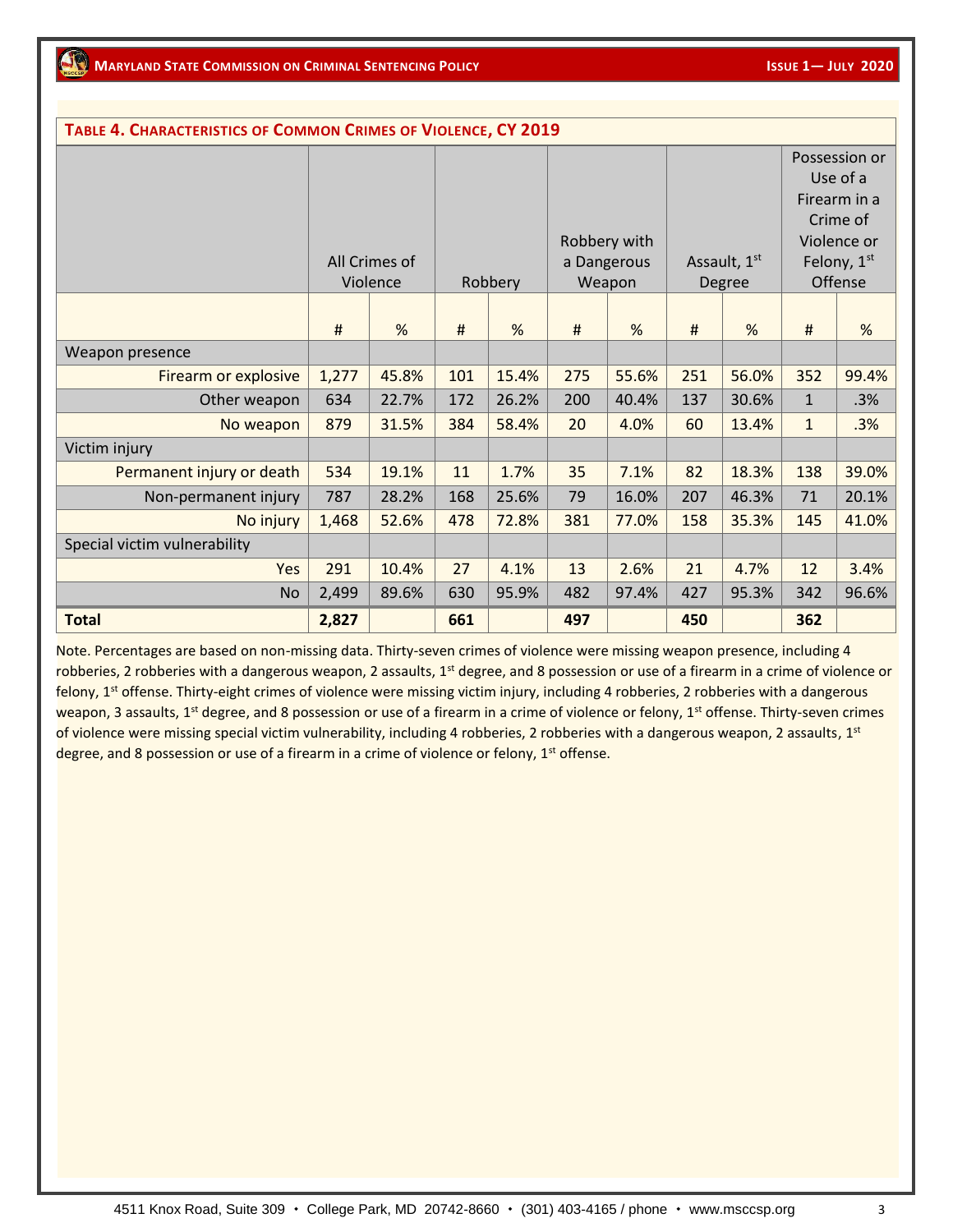| TABLE 5. AVERAGE SENTENCES FOR COMMON CRIMES OF VIOLENCE, BY PRIOR RECORD SCORE, CY 2019 |       |                 |                                 |                                                                                          |       |                      |       |                           |
|------------------------------------------------------------------------------------------|-------|-----------------|---------------------------------|------------------------------------------------------------------------------------------|-------|----------------------|-------|---------------------------|
|                                                                                          |       |                 |                                 |                                                                                          |       |                      |       | <b>Incarcerated Post-</b> |
|                                                                                          |       | <b>Offenses</b> |                                 |                                                                                          |       | Incarcerated         |       | Sentence                  |
|                                                                                          |       |                 |                                 | Average                                                                                  |       |                      |       |                           |
|                                                                                          |       |                 | Average                         | <b>Guidelines</b>                                                                        |       |                      |       |                           |
|                                                                                          |       | % of            | Total<br>Sentence               | Applicable<br>Sentence                                                                   |       | % in Prior<br>Record |       | % in Prior<br>Record      |
|                                                                                          | $\#$  | <b>Offenses</b> | (Years)                         | (Years)                                                                                  | #     | Category             | #     | Category                  |
|                                                                                          |       |                 | <b>Robbery</b>                  |                                                                                          |       |                      |       |                           |
| <b>None</b>                                                                              | 249   | 37.8%           | 7.8                             | 1.6                                                                                      | 204   | 81.9%                | 147   | 59.0%                     |
| Minor                                                                                    | 125   | 18.9%           | 8.0                             | 1.9                                                                                      | 116   | 92.8%                | 91    | 72.8%                     |
| Moderate                                                                                 | 143   | 21.6%           | 9.5                             | 3.7                                                                                      | 134   | 93.7%                | 117   | 81.8%                     |
| Major                                                                                    | 141   | 21.3%           | 10.7                            | 6.2                                                                                      | 134   | 95.0%                | 125   | 88.7%                     |
| <b>Total robbery</b>                                                                     | 661   | 100.0%          | 8.8                             | 3.1                                                                                      | 590   | 89.3%                | 481   | 72.8%                     |
|                                                                                          |       |                 |                                 | <b>Robbery with a Dangerous Weapon</b>                                                   |       |                      |       |                           |
| <b>None</b>                                                                              | 178   | 36.0%           | 11.7                            | 3.3                                                                                      | 158   | 88.8%                | 125   | 70.2%                     |
| Minor                                                                                    | 62    | 12.6%           | 10.9                            | 5.1                                                                                      | 59    | 95.2%                | 53    | 85.5%                     |
| Moderate                                                                                 | 117   | 23.7%           | 14.8                            | 7.3                                                                                      | 108   | 92.3%                | 96    | 82.1%                     |
| Major                                                                                    | 137   | 27.7%           | 16.4                            | 11.5                                                                                     | 128   | 93.4%                | 120   | 87.6%                     |
| <b>Total robbery with a</b>                                                              |       |                 |                                 |                                                                                          |       |                      |       |                           |
| dangerous weapon                                                                         | 497   | 100.0%          | 13.6                            | 6.7                                                                                      | 456   | 91.8%                | 396   | 79.7%                     |
|                                                                                          |       |                 | Assault, 1 <sup>st</sup> Degree |                                                                                          |       |                      |       |                           |
| <b>None</b>                                                                              | 130   | 29.0%           | 14.1                            | 4.4                                                                                      | 124   | 95.4%                | 107   | 82.3%                     |
| Minor                                                                                    | 117   | 26.1%           | 16.6                            | 9.2                                                                                      | 112   | 95.7%                | 94    | 80.3%                     |
| Moderate                                                                                 | 100   | 22.3%           | 16.2                            | 8.2                                                                                      | 98    | 98.0%                | 89    | 89.0%                     |
| Major                                                                                    | 101   | 22.5%           | 18.9                            | 12.3                                                                                     | 97    | 96.0%                | 92    | 91.1%                     |
| Total assault, 1 <sup>st</sup> degree                                                    | 450   | 100.0%          | 16.3                            | 8.3                                                                                      | 433   | 96.2%                | 384   | 85.3%                     |
|                                                                                          |       |                 |                                 | Possession or Use of a Firearm in a Crime of Violence or Felony, 1 <sup>st</sup> Offense |       |                      |       |                           |
| <b>None</b>                                                                              | 79    | 21.9%           | 11.9                            | 8.6                                                                                      | 79    | 100.0%               | 74    | 93.7%                     |
| Minor                                                                                    | 82    | 22.8%           | 16.0                            | 13.6                                                                                     | 82    | 100.0%               | 82    | 100.0%                    |
| Moderate                                                                                 | 70    | 19.4%           | 13.7                            | 9.6                                                                                      | 69    | 98.6%                | 69    | 98.6%                     |
| Major                                                                                    | 129   | 35.8%           | 14.9                            | 12.4                                                                                     | 128   | 99.2%                | 123   | 95.3%                     |
| <b>Total possession or use</b>                                                           |       |                 |                                 |                                                                                          |       |                      |       |                           |
| of a firearm in a crime                                                                  |       |                 |                                 |                                                                                          |       |                      |       |                           |
| of violence or felony, 1st<br>offense                                                    | 362   | 100%            | 14.2                            | 11.2                                                                                     | 360   | 99.4%                | 350   | 96.7%                     |
|                                                                                          |       |                 |                                 |                                                                                          |       | 93.7%                |       |                           |
| <b>Total crimes of violence</b>                                                          | 2,827 |                 | 17.4                            | 10.3                                                                                     | 2,648 |                      | 2,395 | 84.7%                     |

Note. The total sentence includes jail/prison time, credit for time served, home detention, and suspended time. The guidelinesapplicable sentence includes jail/prison time, credit for time served, and home detention. It does not included suspended time. Post-sentence incarceration includes jail/prison time and home detention. It does not include suspend all but time served sentences. Average total and guidelines-applicable sentences were calculated at the offense level so as to capture each sentence. Percentages are based on non-missing data. Thirteen crimes of violence were missing prior record score, including 3 robberies, 3 robberies with a dangerous weapon, 2 assaults, 1<sup>st</sup> degree, and 2 possession or use of a firearm in a crime of violence or felony, 1 st offense.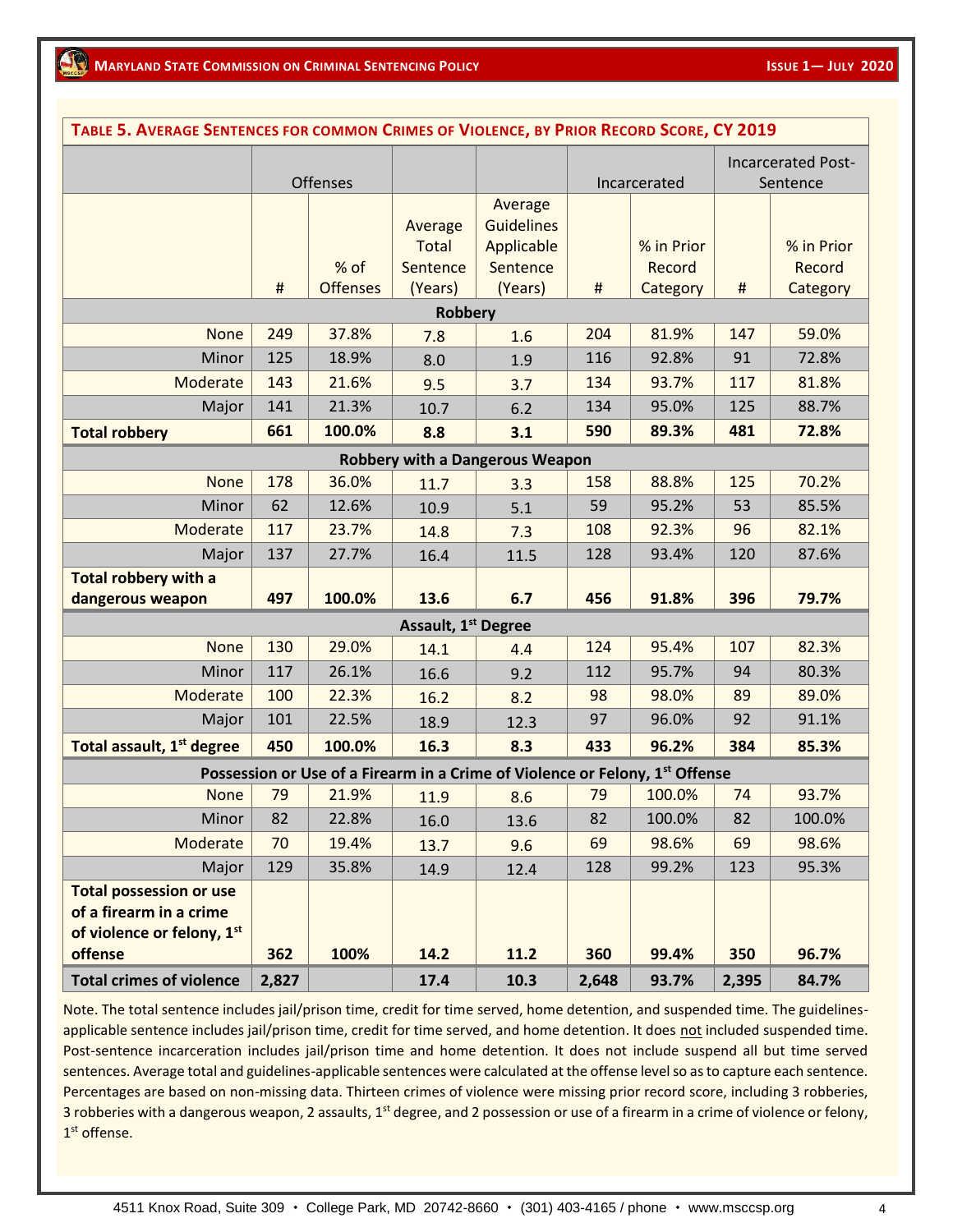# **FIREARMS AND OTHER WEAPONS OFFENSES**

For the purposes of these analyses, firearms offenses also included other weapons offenses. See Table 12 for a complete list of firearms and other weapons offenses and their frequencies.

| TABLE 6. COMMON GUIDELINES-ELIGIBLE FIREARMS AND OTHER WEAPONS OFFENSES, CY 2019 |       |          |                                                        |       |                                                   |                                                        |                |                |
|----------------------------------------------------------------------------------|-------|----------|--------------------------------------------------------|-------|---------------------------------------------------|--------------------------------------------------------|----------------|----------------|
|                                                                                  |       | Offenses | # Sentencing<br><b>Events Included</b><br>One or More: |       | Source                                            | Statutory<br>Maximum<br>(Mandatory<br>Minimum)         | Classification | Jurisdiction   |
|                                                                                  | #     | %        | #                                                      | %     |                                                   |                                                        |                |                |
|                                                                                  |       |          |                                                        |       | <b>Misdemeanor Offenses</b>                       |                                                        |                |                |
| Wear, carry,<br>transport a<br>handgun, 1 <sup>st</sup> offense                  | 561   | 27.0%    | 541                                                    | 30.5% | CR, §4-<br>203(c)(2)(i)                           | 3Y                                                     | Misdemeanor    | <b>Shared</b>  |
| Possession of a<br>firearm by a<br>restricted person                             | 450   | 21.6%    | 437                                                    | 24.7% | PS, §5-<br>133(b); PS,<br>$§5 - 144$<br>(penalty) | <b>5Y</b>                                              | Misdemeanor    | Shared         |
| Possession of a<br>firearm by a person<br>under 21 years old                     | 148   | 7.1%     | 145                                                    | 8.2%  | PS, §5-<br>133(d); PS,<br>$§5 - 144$<br>(penalty) | <b>5Y</b>                                              | Misdemeanor    | <b>Shared</b>  |
| <b>Total misdemeanor</b><br>offenses                                             | 1,498 | 72.0%    | 1,314                                                  | 74.2% |                                                   |                                                        |                |                |
|                                                                                  |       |          |                                                        |       | <b>Felony Offenses</b>                            |                                                        |                |                |
| Possession of a                                                                  | 359   | 17.3%    | 340                                                    | 19.2% | PS, §5-                                           | <b>15Y</b>                                             | Felony         | Circuit        |
| firearm after a<br>crime of violence or<br>select drug crime                     |       |          |                                                        |       | 133(c)                                            | (5Y,<br>suspendable<br>under<br>certain<br>conditions) |                |                |
| Possession or use of<br>a firearm in a drug<br>offense, 1 <sup>st</sup> offense  | 79    | 3.8%     | 77                                                     | 4.3%  | CR, §5-<br>621(c)                                 | <b>20Y</b><br>(5Y)                                     | Felony         | <b>Circuit</b> |
| <b>Total felony</b><br>offenses                                                  | 583   | 28.0%    | 548                                                    | 30.9% |                                                   |                                                        |                |                |
| <b>Total firearms and</b><br>other weapons<br><b>offenses</b>                    | 2,081 |          | 1,771                                                  |       |                                                   |                                                        |                |                |

Note. Sentencing event percentages do not sum to 100% as a sentencing event may contain multiple firearms or other weapons offenses.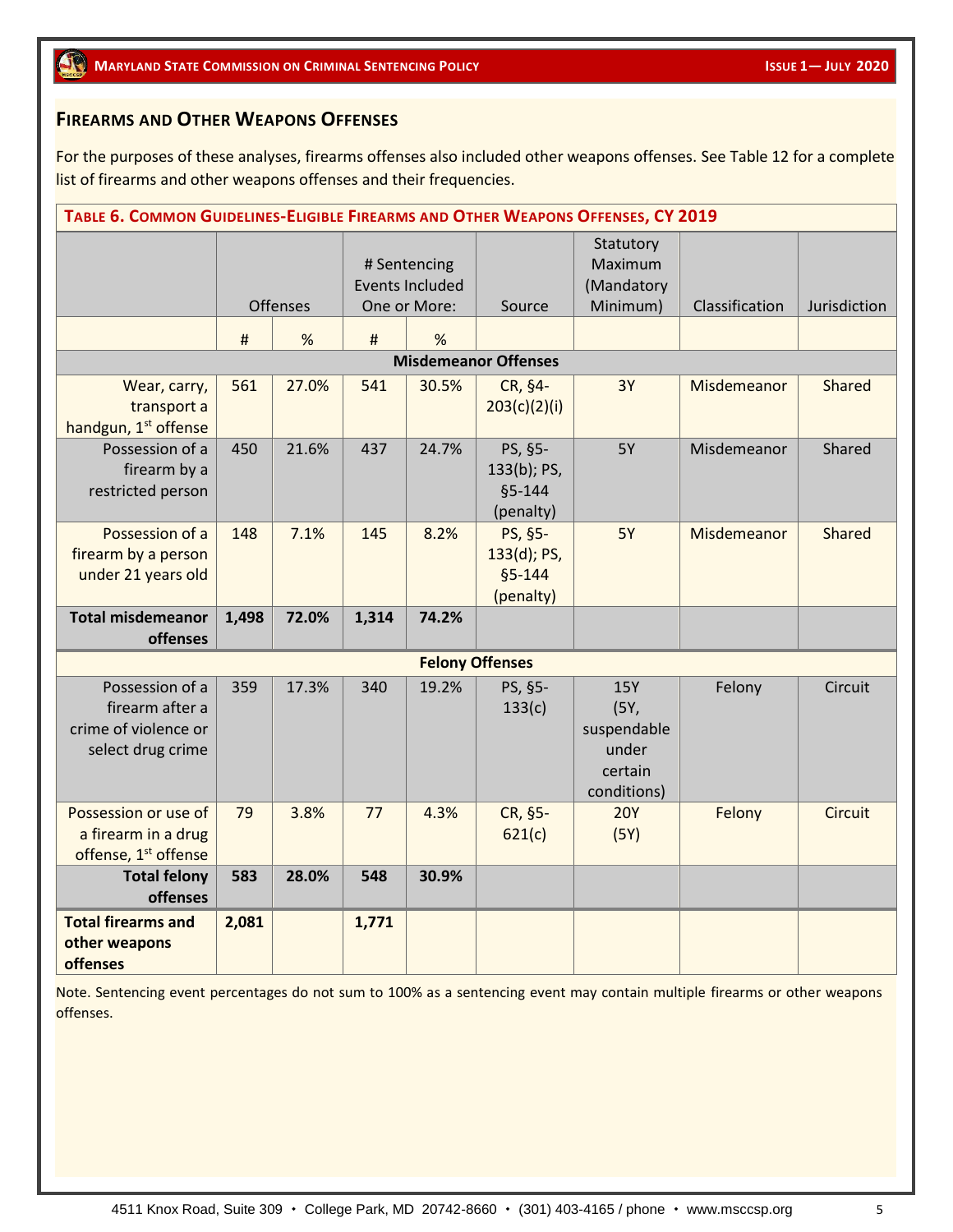#### **TABLE 7. ADDITIONAL OFFENSES AMONG DEFENDANTS CONVICTED OF ONE OR MORE FIREARMS OR OTHER WEAPONS OFFENSES**

| <u>WEAPUNS UFFENSES</u>                                      |       |                         |                   |       |                          |       |
|--------------------------------------------------------------|-------|-------------------------|-------------------|-------|--------------------------|-------|
|                                                              |       | All Defendants          |                   |       |                          |       |
|                                                              |       | Convicted of One or     |                   |       |                          |       |
|                                                              |       | More Firearms or Other  | Misdemeanor       |       |                          |       |
|                                                              |       | <b>Weapons Offenses</b> | <b>Defendants</b> |       | <b>Felony Defendants</b> |       |
|                                                              | #     | %                       | #                 | %     | #                        | %     |
| Defendant was convicted at the                               |       |                         |                   |       |                          |       |
| same time for:                                               |       |                         |                   |       |                          |       |
| No other offenses                                            | 912   | 51.5%                   | 640               | 52.3% | 272                      | 49.6% |
| Multiple firearms offenses                                   | 239   | 13.5%                   | 126               | 10.3% | 113                      | 20.6% |
| Crime of violence                                            | 184   | 10.4%                   | 115               | 9.4%  | 69                       | 12.6% |
| Other person offense                                         | 192   | 10.8%                   | 145               | 11.9% | 47                       | 8.6%  |
| Drug offense                                                 | 339   | 19.1%                   | 235               | 19.2% | 104                      | 19.0% |
| Property offense                                             | 60    | 3.4%                    | 44                | 3.6%  | 16                       | 2.9%  |
| <b>Total sentencing events</b>                               | 1,771 |                         | 1,223             |       | 548                      |       |
| containing one or more firearms<br>or other weapons offenses |       |                         |                   |       |                          |       |

Note. Frequencies were calculated at the sentencing event level to avoid double-counting defendants who were convicted of multiple firearms or other weapons offenses. Percentages do not total to 100%, as a sentencing event may contain multiple offenses from multiple crime categories. Misdemeanor defendants were defined as those sentencing events that included one or more misdemeanor firearms or other weapons offenses and no felony offenses. Felony defendants were defined as those sentencing events that included one or more felony firearms or other weapons offenses, including sentencing events that contained both felony and misdemeanor offenses.

### TABLE 8. PRIOR RECORD SCORE AMONG DEFENDANTS CONVICTED OF ONE OR MORE FIREARMS OR OTHER **WEAPONS OFFENSES, BY PRIOR RECORD SCORE AND OFFENSE CLASSIFICATION**

|                                                                                                |       | All Defendants Convicted |             |        |     |                          |
|------------------------------------------------------------------------------------------------|-------|--------------------------|-------------|--------|-----|--------------------------|
|                                                                                                |       | of One or More Firearms  |             |        |     |                          |
|                                                                                                |       | or Other Weapons         | Misdemeanor |        |     |                          |
|                                                                                                |       | <b>Offenses</b>          | Defendants  |        |     | <b>Felony Defendants</b> |
|                                                                                                |       |                          |             |        |     |                          |
|                                                                                                | #     | %                        | #           | %      | #   | %                        |
| Prior record score                                                                             |       |                          |             |        |     |                          |
| <b>None</b>                                                                                    | 422   | 24.0%                    | 405         | 33.3%  | 17  | 3.1%                     |
| Minor                                                                                          | 422   | 24.0%                    | 371         | 30.5%  | 51  | 9.4%                     |
| Moderate                                                                                       | 466   | 26.4%                    | 299         | 24.5%  | 167 | 30.7%                    |
| Major                                                                                          | 452   | 25.7%                    | 143         | 11.7%  | 309 | 56.8%                    |
| <b>Total sentencing events</b><br>containing one or more firearms<br>or other weapons offenses | 1,771 | 100.0%                   | 1,223       | 100.0% | 548 | 100.0%                   |

Note. The prior record score was calculated at the sentencing event level to avoid double-counting defendants who were convicted of multiple firearms or other weapons offenses. See Note on Table 7 for the definition of misdemeanor and felony defendants. Percentages are based on non-missing data. Nine sentencing events including one or more firearms or other weapons offenses were missing prior record score, including 5 misdemeanor sentencing events and 4 felony sentencing events.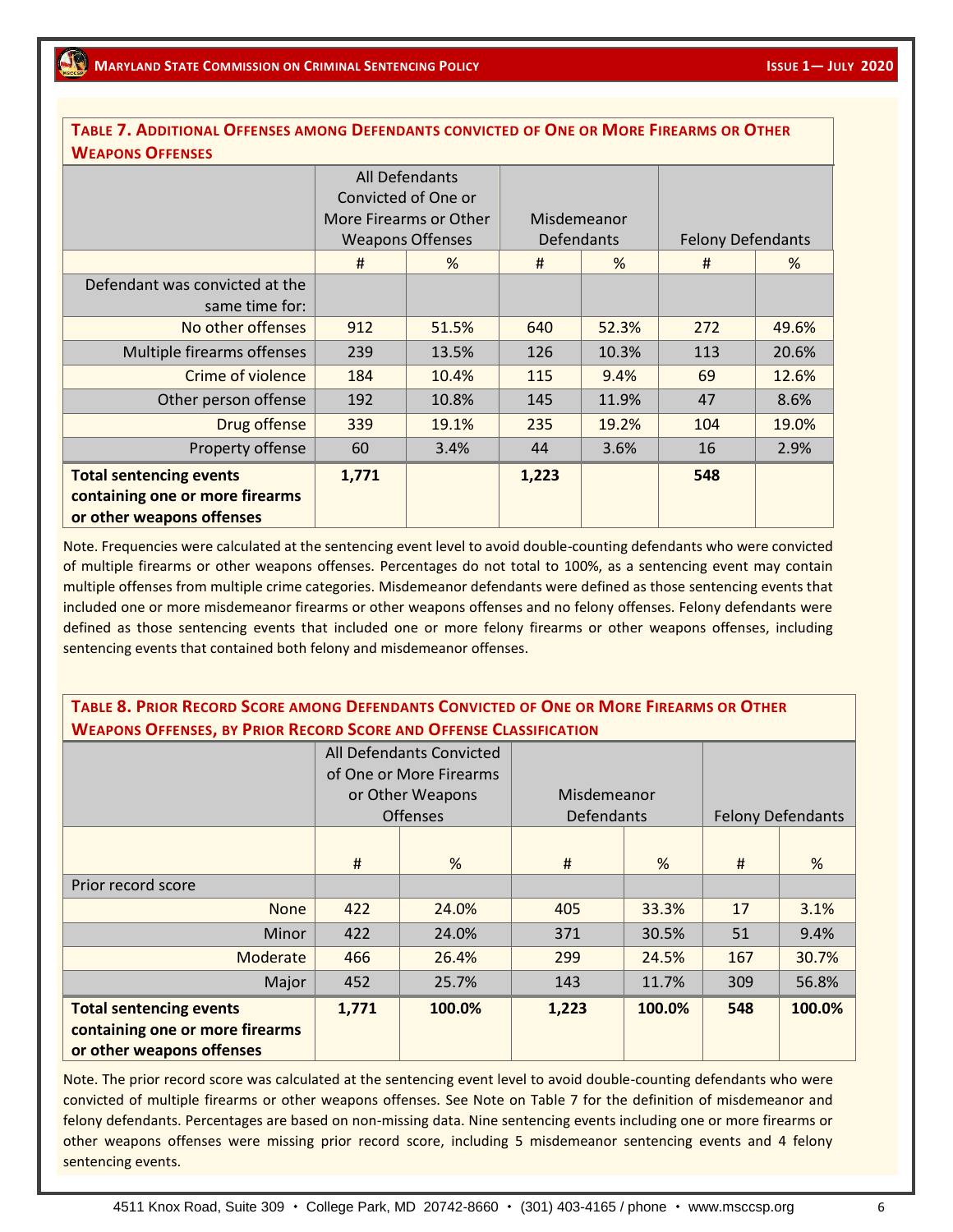| OR OTHER WEAPONS OFFENSES, CY 2019                                                                   |     |                                                        |                                                         |        |                                                                 |                                        |                                                                                       |               |                                                                           |        |
|------------------------------------------------------------------------------------------------------|-----|--------------------------------------------------------|---------------------------------------------------------|--------|-----------------------------------------------------------------|----------------------------------------|---------------------------------------------------------------------------------------|---------------|---------------------------------------------------------------------------|--------|
|                                                                                                      |     |                                                        |                                                         |        |                                                                 | Sentencing event included one or more: |                                                                                       |               |                                                                           |        |
|                                                                                                      |     | Wear, carry,<br>transport a<br>handgun, 1st<br>offense | Possession of<br>a firearm by<br>a restricted<br>person |        | Possession of a<br>firearm by a<br>person under<br>21 years old |                                        | Possession of a<br>firearm after a<br>crime of<br>violence or<br>select drug<br>crime |               | Possession or<br>use of a firearm<br>in a drug<br>offense, 1st<br>offense |        |
|                                                                                                      | #   | $\%$                                                   | #                                                       | %      | #                                                               | %                                      | #                                                                                     | $\frac{9}{6}$ | #                                                                         | %      |
| Prior record score                                                                                   |     |                                                        |                                                         |        |                                                                 |                                        |                                                                                       |               |                                                                           |        |
| <b>None</b>                                                                                          | 216 | 40.2%                                                  | 41                                                      | 9.4%   | 106                                                             | 73.1%                                  | $\overline{2}$                                                                        | 0.6%          | 10                                                                        | 13.3%  |
| Minor                                                                                                | 147 | 27.4%                                                  | 148                                                     | 33.9%  | 32                                                              | 22.1%                                  | 27                                                                                    | 8.0%          | 12                                                                        | 16.0%  |
| Moderate                                                                                             | 100 | 18.6%                                                  | 172                                                     | 39.4%  | $\overline{7}$                                                  | 4.8%                                   | 98                                                                                    | 29.0%         | 21                                                                        | 28.0%  |
| Major                                                                                                | 74  | 13.8%                                                  | 75                                                      | 17.2%  | $\Omega$                                                        | 0.0%                                   | 211                                                                                   | 62.4%         | 32                                                                        | 42.7%  |
| <b>Total sentencing</b><br>events containing<br>one or more<br>firearms or other<br>weapons offenses | 541 | 100.0%                                                 | 437                                                     | 100.0% | 145                                                             | 100.0%                                 | 340                                                                                   | 100.0%        | 77                                                                        | 100.0% |

TABLE 9. PRIOR RECORD SCORE AMONG DEFENDANTS CONVICTED OF ONE OR MORE COMMON FIREARMS

were convicted of multiple firearms or other weapons offenses. Percentages are based on non-missing data. Nine Note. The prior record score was calculated at the sentencing event level to avoid double-counting defendants who sentencing events including one or more firearms or other weapons offenses were missing prior record score, including 4 wear, carry, transport a handgun, 1st offense, 1 possession of firearm by a restricted person, 2 possession of a firearm after a crime of violence or select drug crime, and 2 possession or use of a firearm in a drug offense, 1st offense.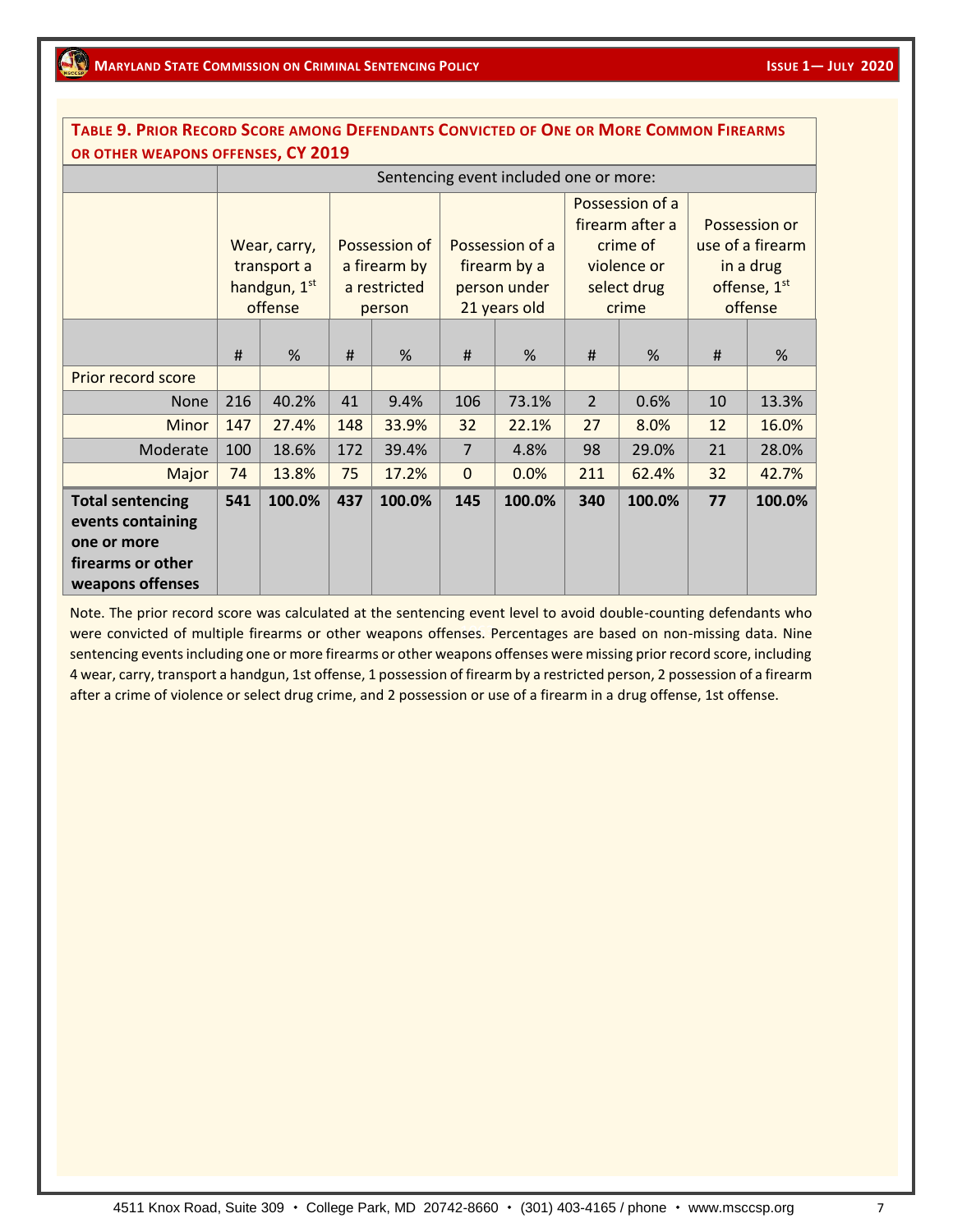| TABLE 10. AVERAGE SENTENCES FOR COMMON FIREARMS AND OTHER WEAPONS OFFENSES, BY PRIOR RECORD<br><b>SCORE, CY 2019</b> |                |                         |                                                |                                                                   |                          |                                  |     |                                  |
|----------------------------------------------------------------------------------------------------------------------|----------------|-------------------------|------------------------------------------------|-------------------------------------------------------------------|--------------------------|----------------------------------|-----|----------------------------------|
|                                                                                                                      |                |                         |                                                |                                                                   |                          |                                  |     | Incarcerated                     |
|                                                                                                                      |                | Offenses                |                                                |                                                                   |                          | Incarcerated                     |     | Post-Sentence                    |
|                                                                                                                      | $\sharp$       | % of<br><b>Offenses</b> | Average<br><b>Total</b><br>Sentence<br>(Years) | Average<br><b>Guidelines</b><br>Applicable<br>Sentence<br>(Years) | $\sharp$                 | % in Prior<br>Record<br>Category | #   | % in Prior<br>Record<br>Category |
|                                                                                                                      |                |                         | <b>Misdemeanor Offenses</b>                    |                                                                   |                          |                                  |     |                                  |
|                                                                                                                      |                |                         |                                                | Wear, Carry, Transport A Handgun, 1st Offense                     |                          |                                  |     |                                  |
| None                                                                                                                 | 222            | 39.9%                   | 2.0                                            | 0.6                                                               | 140                      | 63.1%                            | 93  | 41.9%                            |
| Minor                                                                                                                | 153            | 27.5%                   | 2.3                                            | 1.0                                                               | 113                      | 73.9%                            | 83  | 54.2%                            |
| Moderate                                                                                                             | 103            | 18.5%                   | 2.5                                            | 1.3                                                               | 85                       | 82.5%                            | 61  | 59.2%                            |
| Major                                                                                                                | 78             | 14.0%                   | 2.7                                            | 2.3                                                               | 70                       | 89.7%                            | 62  | 79.5%                            |
| Total wear, carry,<br>transport a handgun, 1st<br>offense                                                            | 561            | 100.0%                  | 2.3                                            | 1.1                                                               | 411                      | 73.3%                            | 302 | 53.8%                            |
|                                                                                                                      |                |                         |                                                | <b>Possession of a Firearm by a Restricted Person</b>             |                          |                                  |     |                                  |
| None                                                                                                                 | 42             | 9.4%                    | 3.4                                            | 0.8                                                               | 34                       | 81.0%                            | 24  | 57.1%                            |
| Minor                                                                                                                | 154            | 34.3%                   | 3.8                                            | 1.4                                                               | 132                      | 85.7%                            | 102 | 66.2%                            |
| Moderate                                                                                                             | 176            | 39.2%                   | 4.3                                            | 1.7                                                               | 145                      | 82.4%                            | 119 | 67.6%                            |
| Major                                                                                                                | 77             | 17.1%                   | 4.5                                            | 2.9                                                               | 70                       | 90.9%                            | 58  | 75.3%                            |
| <b>Total possession of a</b><br>firearm by a restricted<br>person                                                    | 450            | 100.0%                  | 4.1                                            | 1.7                                                               | 382                      | 84.9%                            | 304 | 67.6%                            |
|                                                                                                                      |                |                         |                                                | Possession of a Firearm by a Person Under 21 Years Old            |                          |                                  |     |                                  |
| None                                                                                                                 | 108            | 73.0%                   | 3.5                                            | 0.6                                                               | 72                       | 66.7%                            | 37  | 34.3%                            |
| Minor                                                                                                                | 33             | 22.3%                   | 3.6                                            | 1.3                                                               | 30                       | 90.9%                            | 24  | 72.7%                            |
| Moderate                                                                                                             | $\overline{7}$ | 4.7%                    | 3.6                                            | 3.0                                                               | $\overline{7}$           | 100.0%                           | 6   | 85.7%                            |
| Major                                                                                                                | $\mathbf 0$    | 0.0%                    | $\overline{\phantom{0}}$                       | $\overline{\phantom{a}}$                                          | $\overline{\phantom{a}}$ | $\overline{a}$                   |     | $\overline{\phantom{0}}$         |
| <b>Total possession of a</b><br>firearm by a person under<br>21 years old                                            | 148            | 100.0%                  | 3.5                                            | 0.9                                                               | 109                      | 73.6%                            | 67  | 45.3%                            |
|                                                                                                                      |                |                         | <b>All Misdemeanor Offenses</b>                |                                                                   |                          |                                  |     |                                  |
| None                                                                                                                 | 451            | 30.2%                   | 2.5                                            | 0.6                                                               | 293                      | 65.0%                            | 185 | 41.0%                            |
| Minor                                                                                                                | 432            | 29.0%                   | 3.0                                            | 1.1                                                               | 336                      | 77.8%                            | 247 | 57.2%                            |
| Moderate                                                                                                             | 368            | 24.7%                   | 3.3                                            | 1.5                                                               | 301                      | 81.8%                            | 233 | 63.3%                            |
| Major                                                                                                                | 241            | 16.2%                   | 3.2                                            | 2.2                                                               | 208                      | 86.3%                            | 181 | 75.1%                            |
| <b>Total misdemeanor</b><br>offenses                                                                                 | 1,498          | 100.0%                  | 3.0                                            | 1.2                                                               | 1,142                    | 76.2%                            | 850 | 56.7%                            |

**TABLE 10 CONTINUED ON NEXT PAGE →**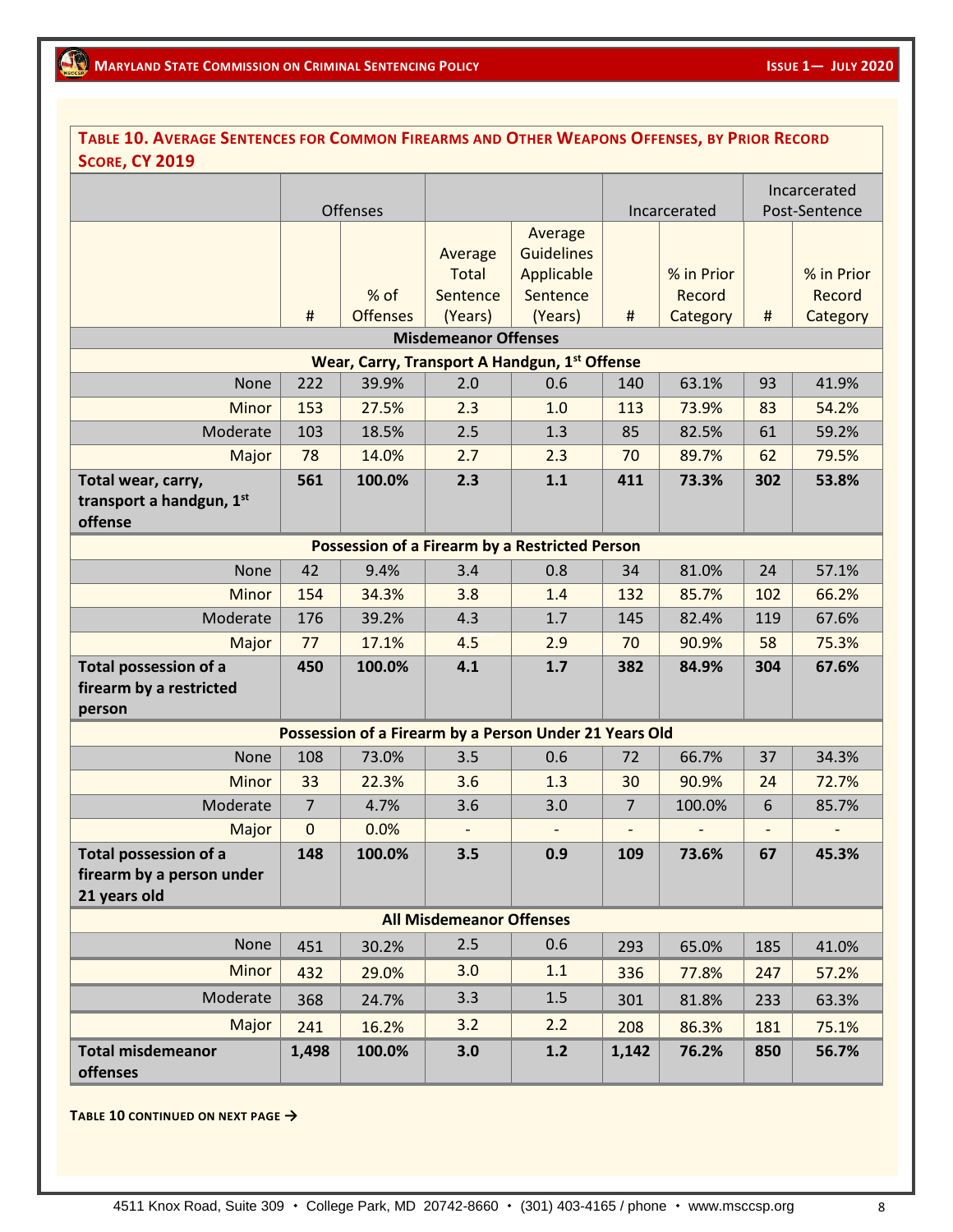| TABLE 10. AVERAGE SENTENCES FOR COMMON FIREARMS AND OTHER WEAPONS OFFENSES, BY PRIOR RECORD  |                |                       |                              |                                                               |                |                           |                |                      |
|----------------------------------------------------------------------------------------------|----------------|-----------------------|------------------------------|---------------------------------------------------------------|----------------|---------------------------|----------------|----------------------|
| <b>SCORE, CY 2019, CONTINUED</b>                                                             |                |                       |                              |                                                               |                |                           |                |                      |
|                                                                                              |                |                       |                              |                                                               |                |                           |                | Incarcerated         |
|                                                                                              |                | Offenses              |                              |                                                               |                | Incarcerated              | Post-Sentence  |                      |
|                                                                                              |                | % of<br><b>Offens</b> | Average<br>Total<br>Sentence | Average<br><b>Guidelines</b><br>Applicable<br>Sentence        |                | $%$ in<br>Prior<br>Record |                | % in Prior<br>Record |
|                                                                                              | #              | es                    | (Years)                      | (Years)                                                       | #              | Category                  | #              | Category             |
|                                                                                              |                |                       | <b>Felony Offenses</b>       |                                                               |                |                           |                |                      |
| Possession Of A Firearm After A Crime Of Violence Or Select Drug Crime                       |                |                       |                              |                                                               |                |                           |                |                      |
| None                                                                                         | $\overline{3}$ | 0.8%                  | 11.7                         | 4.7                                                           | $\overline{3}$ | 100.0%                    | $\overline{2}$ | 66.7%                |
| <b>Minor</b>                                                                                 | 29             | 8.1%                  | 9.6                          | 5.6                                                           | 25             | 86.2%                     | 23             | 79.3%                |
| Moderate                                                                                     | 101            | 28.3%                 | 8.7                          | 4.8                                                           | 97             | 96.0%                     | 93             | 92.1%                |
| Major                                                                                        | 224            | 62.7%                 | 9.5                          | 6.4                                                           | 221            | 98.7%                     | 211            | 94.2%                |
| <b>Total Possession of a</b><br>firearm after a crime of<br>violence or select drug<br>crime | 359            | 100.0%                | 9.2                          | 5.9                                                           | 348            | 96.9%                     | 331            | 92.2%                |
|                                                                                              |                |                       |                              | Possession or Use of a Firearm in a Drug Offense, 1st Offense |                |                           |                |                      |
| None                                                                                         | 10             | 13.0%                 | 12.5                         | 5.7                                                           | 10             | 100.0%                    | 9              | 90.0%                |
| Minor                                                                                        | 12             | 15.6%                 | 10.6                         | 6.4                                                           | 12             | 100.0%                    | 12             | 100.0%               |
| Moderate                                                                                     | 21             | 27.3%                 | 11.2                         | 6.9                                                           | 21             | 100.0%                    | 21             | 100.0%               |
| Major                                                                                        | 34             | 44.2%                 | 11.5                         | 7.6                                                           | 34             | 100.0%                    | 33             | 97.1%                |
| Total possession or use of a<br>firearm in a drug offense,<br>1 <sup>st</sup> offense        | 79             | 100.0%                | 11.3                         | 6.9                                                           | 79             | 100.0%                    | 77             | 97.5%                |
|                                                                                              |                |                       | <b>All Felony Offenses</b>   |                                                               |                |                           |                |                      |
| None                                                                                         | 18             | 3.1%                  | 12.6                         | 4.7                                                           | 18             | 100.0%                    | 15             | 83.3%                |
| <b>Minor</b>                                                                                 | 55             | 9.5%                  | 8.5                          | 4.6                                                           | 48             | 87.3%                     | 42             | 76.4%                |
| Moderate                                                                                     | 173            | 29.9%                 | 8.0                          | 4.2                                                           | 161            | 93.1%                     | 151            | 87.3%                |
| Major                                                                                        | 333            | 57.5%                 | 8.9                          | 5.8                                                           | 319            | 95.8%                     | 298            | 89.5%                |
| <b>Total felony offenses</b>                                                                 | 583            | 100.0%                | 8.7                          | $5.2$                                                         | 550            | 94.3%                     | 510            | 87.5%                |
| <b>Total firearms and other</b><br>weapons offenses                                          | 2,081          | 100.0%                | 4.6                          | 2.3                                                           | 1,692          | 81.3%                     | 1,360          | 65.4%                |

Note. The total sentence includes jail/prison time, credit for time served, home detention, and suspended time. The guidelinesapplicable sentence includes jail/prison time, credit for time served, and home detention. It does not included suspended time. Post-sentence incarceration includes jail/prison time and home detention. It does not include suspend all but time served sentences. Average total and guidelines-applicable sentences were calculated at the offense level so as to capture each sentence. Percentages are based on non-missing data. Ten firearms or other weapons offenses were missing prior record score, including 6 misdemeanor offenses, 4 felony offenses, 5 wear, carry, transport a handgun, 1st offense, 1 possession of firearm by a restricted person, 2 possession of a firearm after a crime of violence or select drug crime, and 2 possession or use of a firearm in a drug offense, 1st offense.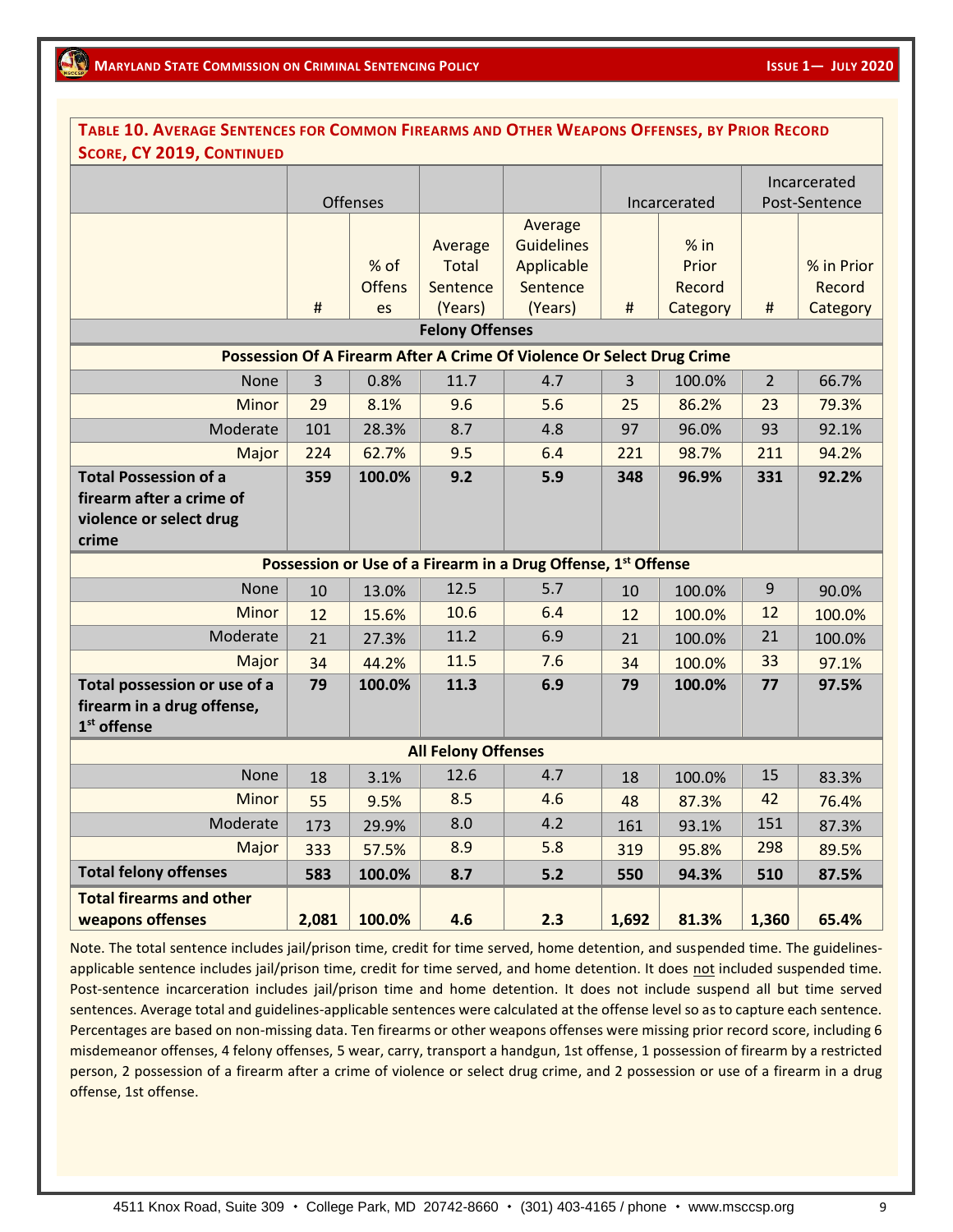# **LIST OF OFFENSES**

### **CRIMES OF VIOLENCE**

For the purposes of these analyses, crimes of violence were defined pursuant to Criminal Law Article (CR), § 14-101. Some offenses are broken down by offense date, as the penalty for these offenses was revised effective as of the noted date.

# **TABLE 11. CRIMES OF VIOLENCE, CY 2019** # % Robbery 661 23.4% Robbery with a dangerous weapon 1999 and 1999 and 1999 and 1999 and 1999 and 1999 and 1999 and 17.6% Assault, 1st degree 15.9% and 15.9% and 15.9% and 15.9% and 15.9% and 15.9% and 15.9% and 15.9% and 15.9% and 1 Firearm use in commission of a crime of violence or felony, 1st offense  $\sim$  362 12.8% Child abuse-sexual  $\sim$  173  $\sim$  5.1% Murder, 1st degree  $\vert$  110  $\vert$  3.9% Rape, 2nd degree 81 2.9% and 2.9% and 2.9% and 2.9% and 2.9% and 2.9% and 2.9% and 2.9% and 2.9% and 2.9% and 2.9% and 2.9% and 2.9% and 2.9% and 2.9% and 2.9% and 2.9% and 2.9% and 2.9% and 2.9% and 2.9% and 2.9% and 2.9% Carjacking, armed  $\vert$  55  $\vert$  1.9% Home invasion and the second second second second second second second second second second second second second second second second second second second second second second second second second second second second seco Carjacking, unarmed 45 1.6% Murder, 1st degree, attempted  $\vert$  43 |  $\vert$  1.5% Murder, 2nd degree, attempted  $\vert$  41 |  $\vert$  1.5% Sex offense, 2nd degree (offense date<10/1/17) 37 38% Murder, 2nd degree (offense date<10/1/17)  $31 \mid 1.1\%$ Voluntary manslaughter 1999 and 1999 and 20 1.1% and 30 1.1% and 30 1.1% and 30 1.1% and 30 1.1% and 30 1.1% and 30 1.1% and 30 1.1% and 30 1.1% and 30 1.1% and 30 1.1% and 30 1.1% and 30 1.1% and 30 1.1% and 30 1.1% and 3 Murder, 2nd degree (offense date>10/1/17)  $\vert$  30 | 1.1% Rape, 1st degree 20 0.7% and 20 0.7% and 20 0.7% and 20 0.7% and 20 0.7% and 20 0.7% and 20 0.7% and 20 0.7% and 20 0.7% and 20 0.7% and 20 0.7% and 20 0.7% and 20 0.7% and 20 0.7% and 20 0.7% and 20 0.7% and 20 0.7% and 2 Arson, 1st degree (dwelling/occupied structure) 18 0.6% Continuing 1st, 2nd, or 3rd degree sex offense or 2nd degree rape of person<14 years  $\vert$  13  $\vert$  0.5% Rape, 2nd degree, adult offender with victim under 13 years  $\vert$  11  $\vert$  11  $\vert$  11  $\vert$  0.4% Kidnapping, generally and the control of the control of the control of the control of the control of the control of the control of the control of the control of the control of the control of the control of the control of t Child abuse-physical, 1st degree 9 0.3% Firearm use in commission of crime of violence or felony, subsequent  $\vert$  9 0.3% Sex offense, 2nd degree, adult offender with victim under 13 years (offense date  $\langle 10/1/17 \rangle$  | 9 | 0.3% Attempted rape, 2nd degree 8 0.3% and 2011 0.3% and 3 0.3% and 3 0.3% and 3 0.3% and 3 0.3% and 3 0.3% and 3 0.3% Child abuse-physical, w/death (offense date>10/1/12 & <10/1/17)  $\qquad \qquad \qquad$  5  $\qquad \qquad$  0.2% Robbery by display of written instrument, etc. And the control of the control of the control of the control of the control of the control of the control of the control of the control of the control of the control of the co Attempted sexual offense, 2nd degree (offense date<10/1/17)  $\vert$  4  $\vert$  0.1% Sex offense, 1st degree (offense date<10/1/17) 4 0.1% Child abuse-physical, w/death (offense date<10/1/12)  $\vert$  3 0.1% Sex offense, 1st degree, adult offender with victim under 13 years (offense date<10/1/17)  $\vert$  3  $\vert$  0.1% Child abuse-physical, w/death, w/prior (offense date>10/1/17)  $\vert$  1 0.0% Child abduction, child under 12 years 1 0.0% and 1 0.0% and 1 0.0% and 1 0.0% Attempted rape, 1st degree 1 0.0% and 1 0.0% and 1 0.0% and 1 0.0% and 1 0.0% and 1 0.0% and 1 0.0% and 1 0.0% Total 2,827 100.0%